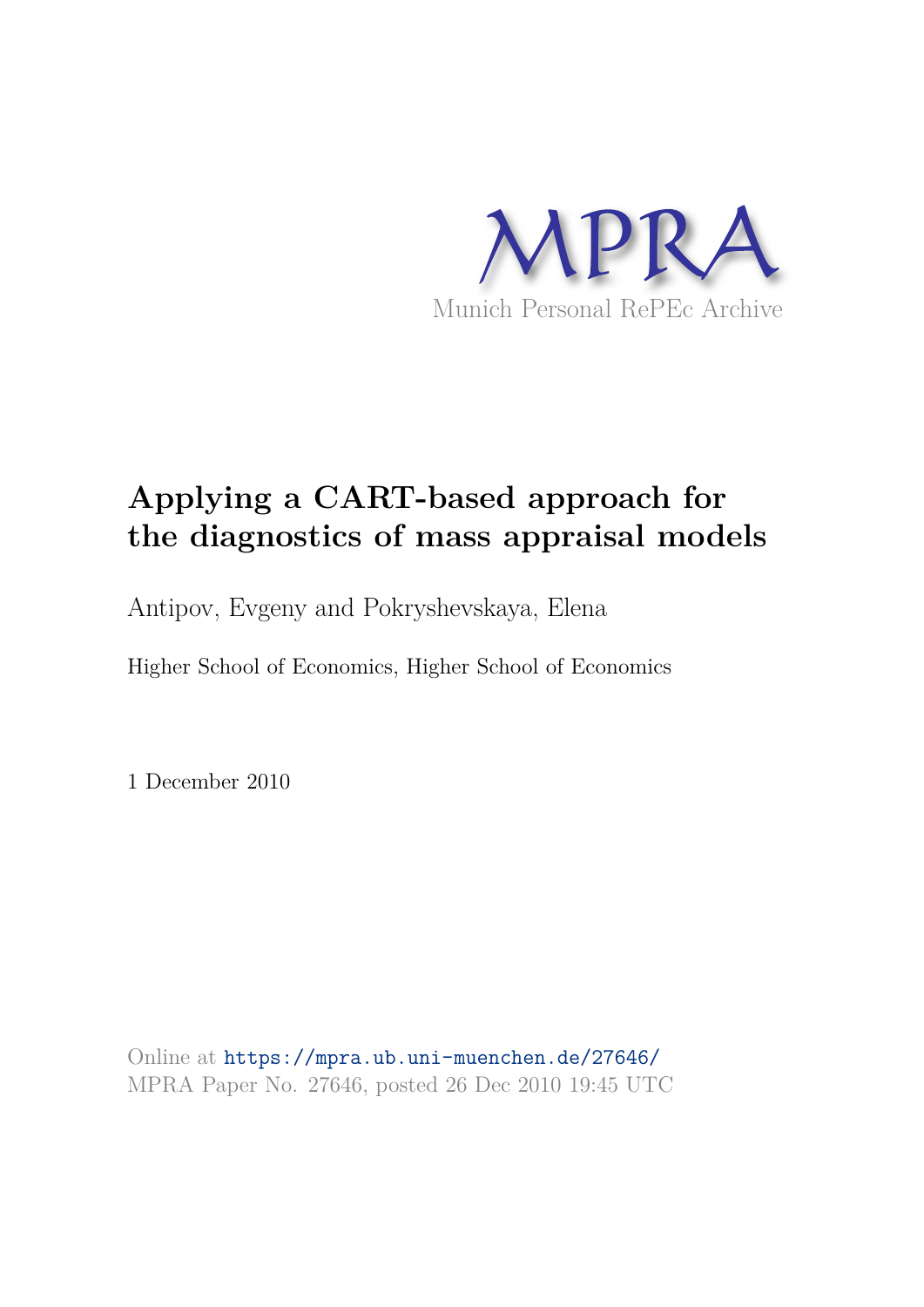# **Applying a CART-based approach for the diagnostics of mass appraisal models**

Evgeny Antipov, The State University – Higher School of Economics (Russia) Elena Pokryshevskaya, The State University – Higher School of Economics (Russia)

# **Abstract**

In this paper an approach for automatic detection of segments where a regression model significantly underperforms and for detecting segments with systematically under- or overestimated prediction is introduced. This segmentational approach is applicable to various expert systems including, but not limited to, those used for the mass appraisal. The proposed approach may be useful for various regression analysis applications, especially those with strong heteroscedasticity. It helps to reveal segments for which separate models or appraiser assistance are desirable. The segmentational approach has been applied to a mass appraisal model based on the Random Forest algorithm.

Key words:

CART, model diagnostics, mass appraisal, real estate, Random forest, heteroscedasticity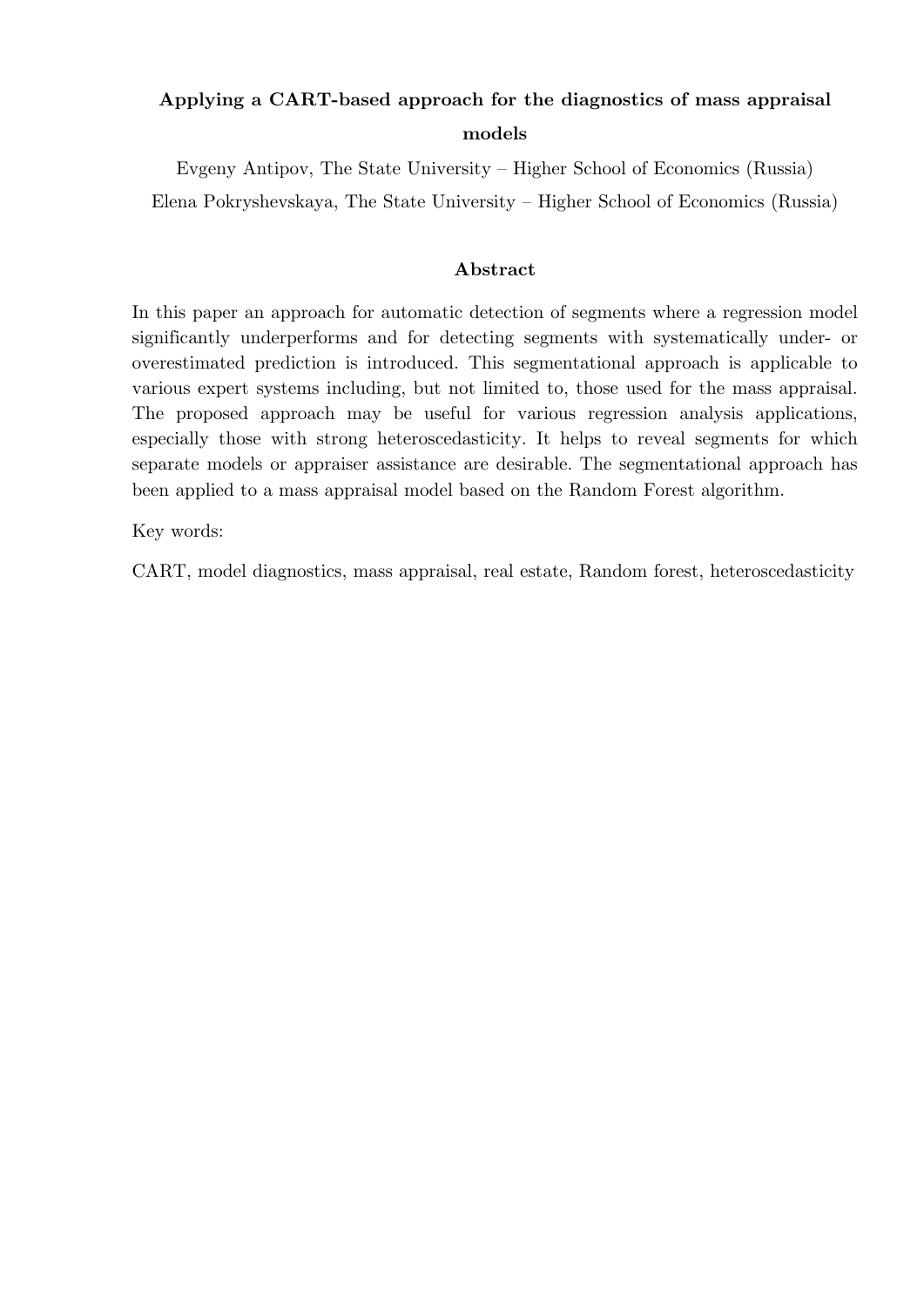#### **1. Introduction**

According to International Association of Assessing Officers mass appraisal is the process of valuing a group of properties as of a given date using common data, standardized methods, and statistical testing (Eckert, 1990). Expert systems for mass appraisal allow determining the taxable value of a real estate object. The growing number and quality of websites with real estate prices and characteristics help researchers to develop formal models for mass appraisal.

Various methods have been used for real estate mass appraisal, among which parametric regression analysis is the traditional choice (Ball, 1973; Lentz and Wang, 1998; Miller, 1982; Laakso, 1997; Theriault et al., 2005; Kang and Reichert, 1991; McCluskey and Anand, 1999). In some studies nonparametric regressions have been applied successfully (e. g., Filho and Bin, 2005). Among machine learning methods the most commonly used are neural networks (e. g., Verkooijen, 1996; Pace, 1995; McCluskey and Anand, 1999; Verikas et al., 2002; Worzala et al., 1995; Ge et al., 2003; Curry et al., 2002; Kauko, 2003; Kauko et al., 2002; Liu et al., 2006; Selim, 2009). At the beginning of 1990s several authors revealed some problems with neural networks (Worzala et al., 1995). For example, the average absolute error varied significantly depending on the algorithm used in different software packages, i. e. results are often unstable (Worzala et al., 1995; Kontrimas and Verikas, 2010). On the other hand, Nguyen and Cripps (2001) showed that neural networks are effective in the case of large heterogeneous datasets. Other methods, reported to be effective, include, but are not limited to, k nearest neighbors (McCluskey and Anand, 1999), regression trees (Fan et al., 2006) and fuzzy logic techniques (Bagnoli and Smith, 1998; Lee et al., 2003; Theriault et al., 2005).

The existing literature pays little attention to model diagnostics. As a rule, to evaluate model quality aggregated diagnostic indicators are used (coefficient of determination, mean average percentage error etc.), while there are virtually no tools which can be used to reveal problem segments of observations and improve models based on this knowledge. Without such diagnostics, model quality is questionable, since it may give a much higher than average error when objects from particular segments are under consideration. That is why the goal of our study is to suggest a segmentational approach for the diagnostics of mass appraisal models quality.

# **2. Methodology**

#### **2.1. Measures of valuation accuracy**

We have chosen the accuracy measures, which allow comparing valuation quality independent of the methodology used and which comply with the existing standards on automated expert systems evaluation.

#### **Average Sales ratio (SR) with a confidence interval**

The numerator of the sales ratio for a particular transaction would be the estimated value generated from the model, while the denominator would be the sale price. The 95% confidence interval must overlap 0.9-1.1 range according to international standards (International Association of Assessing Officers, 2003). In our study we use bootstrap confidence intervals because the distribution of SR is not normal.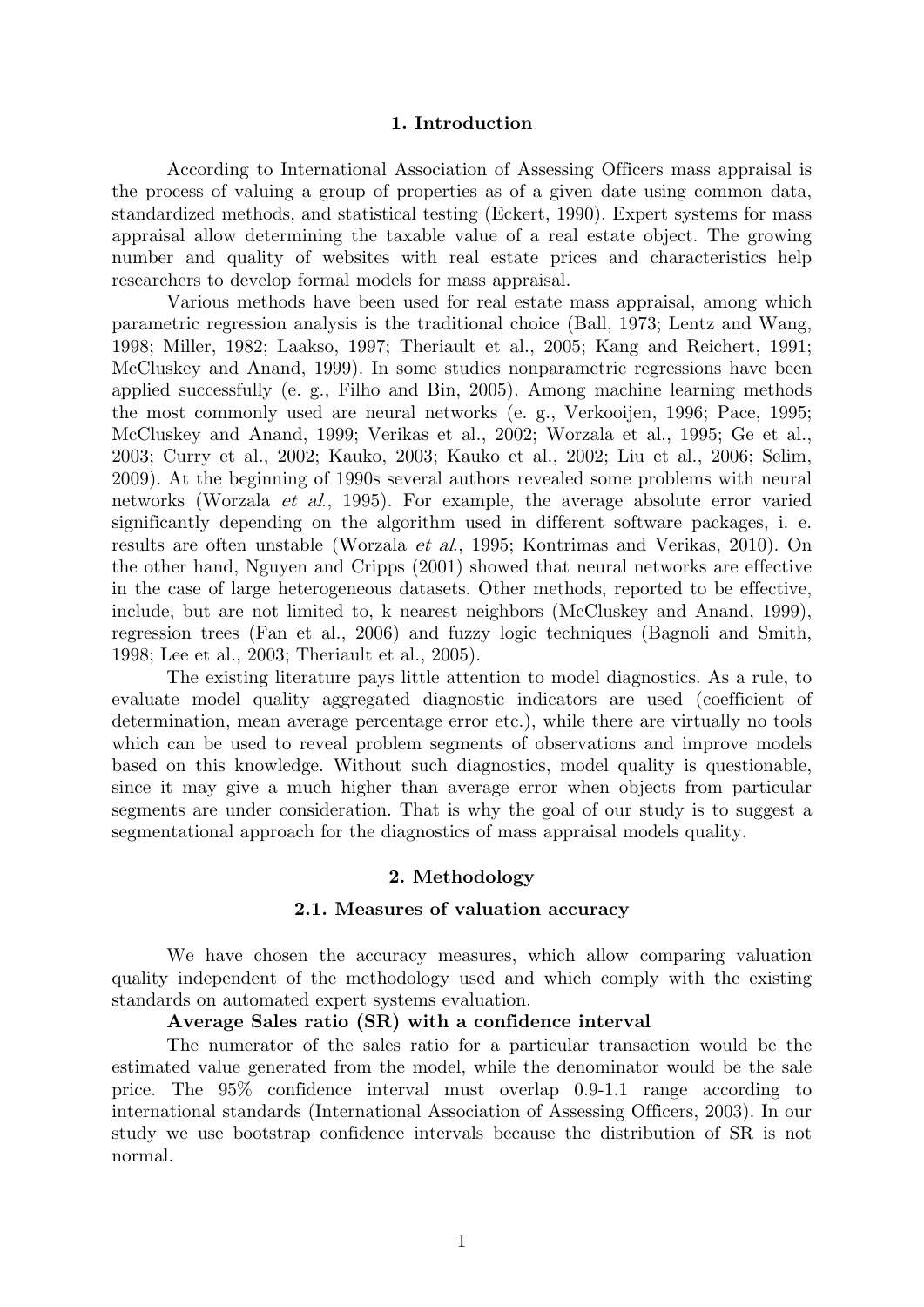**Mean average percentage error (MAPE)**

$$
MAPE = \frac{1}{n} \sum_{i=1}^{n} \frac{\hat{Y}_i - Y_i}{Y_i} \cdot 100
$$
, where  $Y_i$  is the observed and  $\hat{Y}_i$  is the predicted

value of object i. MAPE is easy to interpret and reflects the accuracy of the model.

**Coefficient of dispersion (COD)**

COD measures the average percentage deviation of SR from its median value. It is often considered to be the most useful measure of sales ratio's variability, because its interpretation is not dependent on the normality assumption. In accordance with international standards COD of 5-20% is acceptable (International Association of Assessing Officers, 2003).

# **2.2. A segmentational approach for model accuracy diagnostics**

Besides average indicators of prediction accuracy, the homogeneity of valuation quality across different segments is important, especially in the context of mass appraisal. If there are segments in which the predicted values are systematically over- or underestimated, the model cannot be considered satisfactory. This is also true in the case of the segments, where prediction errors are significantly higher than average, which also puts tax payers in unequal position. For problem segments it is reasonable to apply appraiser assisted AVMs, which still simplify experts' job, but are controlled by them.

Despite active development of statistical methods, there are hardly any universal and easy-to-use approaches to diagnose and correct the heterogeneity of valuation quality. We propose an approach to revealing segments with high and low prediction error in the context of mass appraisal problem.

1. Let  $Y_i$  be the observed market value for object *i*,  $\hat{Y}_i$  *i Y* – the value predicted using some data analysis method. Then ⌒  $i - I_i$ *i*  $Y_i - Y$  $PE_i = \frac{1}{100} \cdot 100$ *Y* −  $=\frac{1}{2} \cdot 100$  is the percentage

*i*

error of prediction for observation i.

- 2. On the training sample build the decision tree, using the CART algorithm with  $PE<sub>i</sub>$  as a dependent variable and with all the predictors used for valuation purposes as the explanatory variables. The tree splits the sample into segments, differing by MAPE. We suggest setting a reasonably large minimum number of cases per node (at least several hundred).
- 3. If the regression tree does not reveal significantly different segments, then either the accuracy of the model may be considered homogeneous or another regression tree algorithm can be tried instead of CART. We do not recommend increasing the significance level (I type error), since in order to transfer our conclusions to the testing sample, we should be confident enough in the regularity of the revealed differences.
- 4. If the regression tree reveals significantly different segments, then acceptability of MAPE in each segment should be considered. In the case of high MAPE in some segments, appraiser assistance may be required for objects belonging to those segments. Building separate models for different segments may also lead to an increased overall accuracy.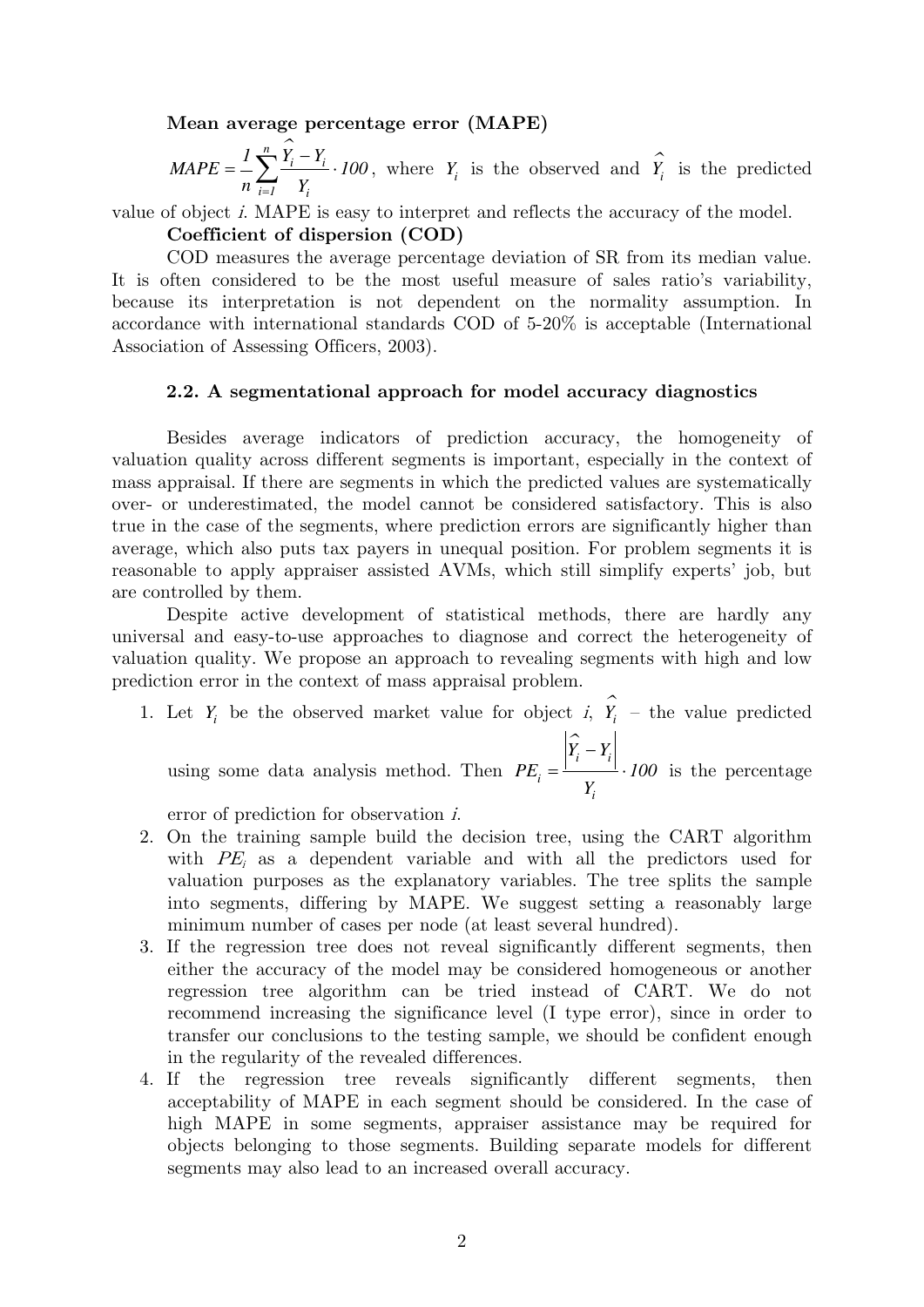Revealing segments with systematically under- and overestimated sales prices requires repeating steps  $1 - 4$  of the previous procedure using  $SR_i$  instead of  $PE_i$ .

It should be noted, that the proposed tree-based approach can be used for diagnostics and correction of the prediction quality in various regression problems in the presence of a reasonably large training sample. Instead of a percentage error, an absolute error or squared residuals may be used depending on a researcher's purpose. The latter case, for instance, gives a tool for heteroscedasticity diagnostics, capable not only of detecting heteroscedasticity of any type, but also of describing the detected segments, which gives our approach a competitive advantage compared to standard econometric tests.

### **3. Empirical analysis**

# **3.1. Data**

The dataset is based on the largest in Saint-Petersburg (Russia) real estate catalog "Real estate bulletin" (www.bn.ru). The content of the bulletin is moderated by its publisher, which increases the data quality.

Our initial sample consisted of 2848 two-room apartments, sold in the spring of 2010 in Saint-Petersburg. In order to record prices closest to the actual sales prices, we collected the last values, which appeared in the bulletin for each object. We have noticed, however, that these values are usually equal to the initial prices. A scatter diagram ("total area - apartment price") helped us to exclude three likely outliers. Thus the empirical analysis is based on the objects with the area of up to 160 m<sup>2</sup> and the price of up to 30 million rubles. Such a range is still very wide due to the heterogeneity of apartments in the city, which makes the valuation difficult. The final version of the dataset was split into the training sample (2695 observations) and the testing sample (150 observations).

Each object is characterized by the following variables:

- 1. Apartment price in thousand rubles (price)
- 2. Price per square meter in thousand rubles (price\_per\_meter)
- 3. Total area of the apartment in square meters (total\_area)
- 4. Living area in square meters (living\_area)
- 5. The area of the first room in square meters (room1\_area)
- 6. The area of the second room in square meters (room2\_area)
- 7. Herfindahl index for room areas:

$$
inequality1 = \left( \left( \frac{room1\_area}{living\_area} \right) \cdot 100 \right)^2 + \left( \left( \frac{room2\_area}{living\_area} \right) \cdot 100 \right)^2
$$

8. Absolute percentage difference between room areas:

$$
inequality2 = \frac{(max(room1\_area,room2\_area) - min(room1\_area,room2\_area))}{min(room1\_area,room2\_area)} \cdot 100
$$

- 9. Kitchen area in square meters (kitchen\_area)
- 10. Bathroom unit type (bathroom unit):  $1=$ "no bath/shower in the kitchen/bath in the kitchen/shower only"; 2="the bathroom unit including the toilet"; 3="the toilet separate from the bathroom"; 4="2 or more bathroom units"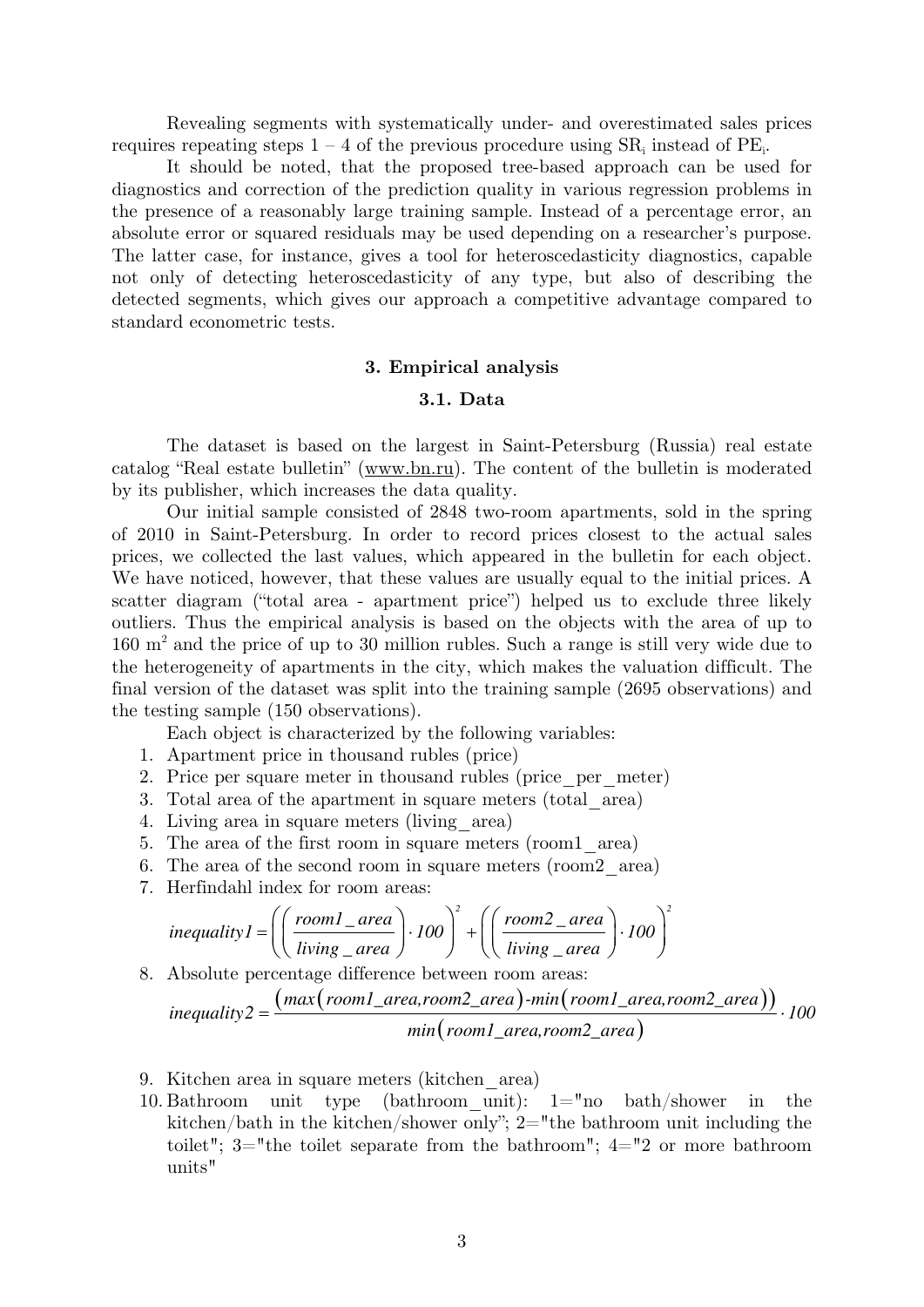- 11. Telephone availability (telephone): 0="not available"; 1="available"
- 12. The floor, on which the apartment is situated (floor)
- 13. Number of floors in the house (number\_of\_floors)
- 14. House type (house\_type): 24 categories
- 15. Distance from the house to the nearest underground station (distance from underground):  $0=$ "1-5 minutes on foot"; 1="6-10 minutes on foot";  $2 = 11-15$  minutes on foot or 1-5 minutes by bus";  $3 = 16-20$  minutes on foot or 6-10 minutes by bus";  $4 = 21-25$  minutes on foot or 11-15 minutes by bus";  $5=$ "16-20 minutes by bus";  $6=$ "more than 20 minutes by bus"
- 16. Time to the city center by underground (time\_to\_downtown)
- 17. District (district): 13 categories

Descriptive statistics for quantitative variables are given in Table 1.

**Table 1** 

# **Descriptive statistics for quantitative variables**

|                     | Number<br>of valid<br>cases | Min    | Max     | Mean   | Std.<br>Deviation | Coefficient of<br>variation, $%$ |
|---------------------|-----------------------------|--------|---------|--------|-------------------|----------------------------------|
| price               | 2695                        | 1500.0 | 26500.0 | 4826.4 | 2456.1            | 50.9                             |
| $price\_per\_meter$ | 2695                        | 29.4   | 375.0   | 82.1   | 26.7              | 32.5                             |
| total area          | 2695                        | 22.0   | 156.0   | 57.7   | 13.9              | 24.0                             |
| $Iiving\_area$      | 1697                        | 15.0   | 75.0    | 33.0   | 6.3               | 19.1                             |
| room1 area          | 2020                        | 7.0    | 75.0    | 19.1   | 6.1               | 32.1                             |
| room2 area          | 1905                        | 6.0    | 48.0    | 14.8   | 4.1               | 27.9                             |
| kitchen area        | 1623                        | 4.0    | 50.0    | 10.6   | 5.0               | 47.7                             |
| floor               | 2652                        | 1.0    | 25.0    | 5.1    | 3.9               | 75.4                             |
| number of floors    | 2688                        | 2.0    | 27.0    | 9.5    | 5.3               | 56.4                             |
| time to downtown    | 2695                        | 0.0    | 6.0     | 1.6    | 1.3               | 82.6                             |

# **3.2. The diagnostics of the Random forest model accuracy using a segmentational approach**

Using the indicators COD and MAPE, it is difficult to give recommendations on how to increase accuracy homogeneity across different segments and decrease prediction error. That is why we use the approach for homogeneity of model accuracy diagnostics introduced in Subsection 2.2. Using this approach we will make the diagnostics of Random forest predictions (we use Random Forest predictions because they appeared to be the best in our comparison study, the results of which are not going to be covered in this paper).

To begin with, we build a regression tree that will allow revealing apartment segments which differ the most in the average MAPE. As we want to pick out the most stable segments, we set the minimum number of observations in a node equal to 300.

The diagnostics (see Table 2) showed that the pooled model based on all observations of the training sample gives an average error of less than 9.8% for apartments with area of below 61.5 sq. meters, while MAPE is 19.4% for apartments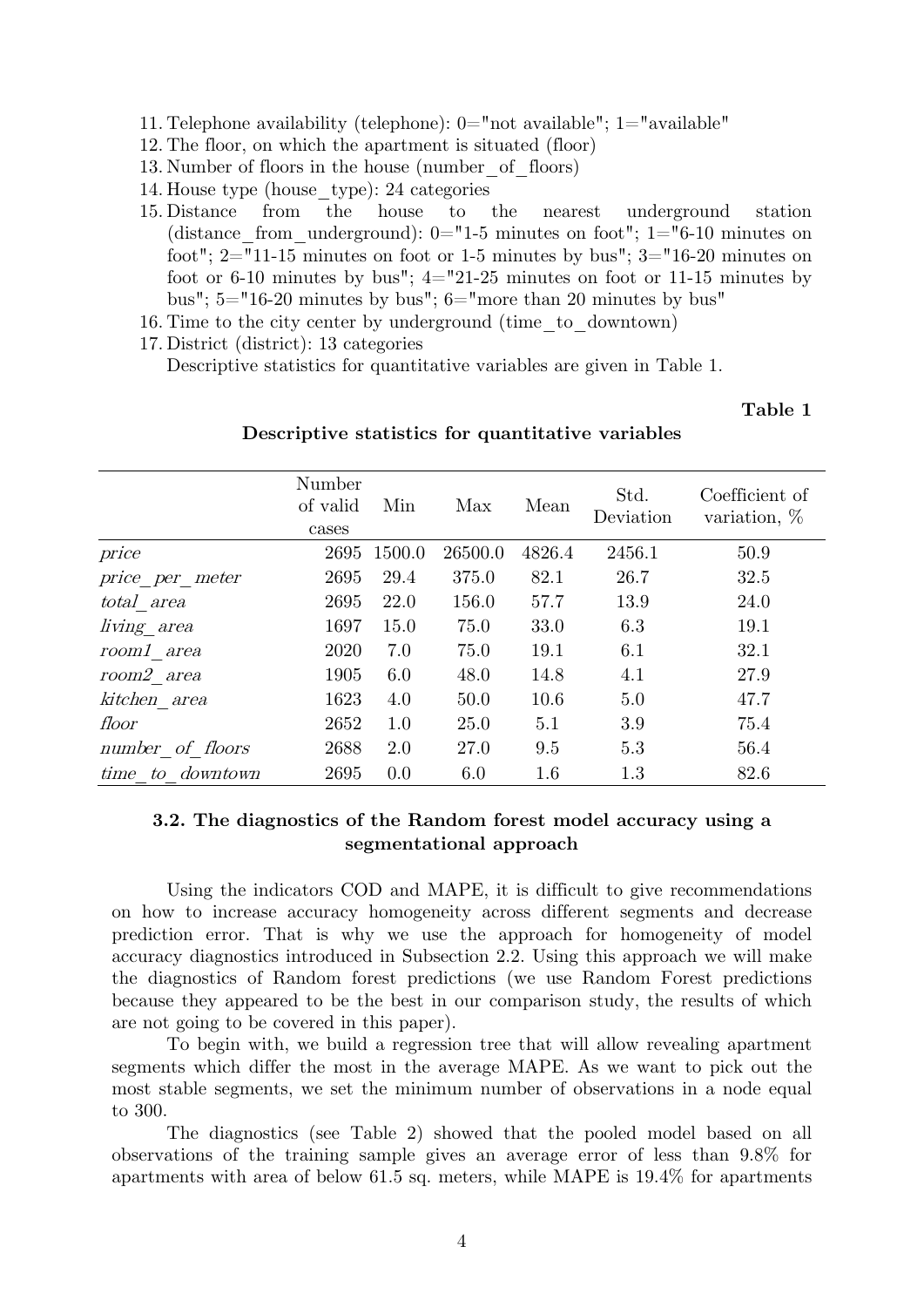with greater area, among which MAPE for districts 4, 5, 6, 9, 11, 12 is  $12.9\%$  and for other districts – 23.6%. Hence we can recommend the correction of valuations in the third segment with the help of experts or by developing another model for this segment. Our experience showed that the separate model building for this segment did not decrease the error. This can be partly explained by the fact that transactions of relatively big apartments in these districts have many features that are hard to take into account in mass appraisal models: therefore, the error can hardly be significantly reduced by applying some other method without adding other variables to the dataset. The segment that requires special attention accounts to approximately 18% of the market. It is easy to ascertain that the revealed regularity is stable and the differences among the obtained segments appear on the test sample, as well as on the training sample.

| Segments with different MAPE revealed by CART algorithm |                                                                    |                                      |                              |                                               |                                           |  |
|---------------------------------------------------------|--------------------------------------------------------------------|--------------------------------------|------------------------------|-----------------------------------------------|-------------------------------------------|--|
| Segment<br>number                                       | Segment<br>description                                             | <b>MAPE</b><br>(training)<br>sample) | <b>MAPE</b><br>(test sample) | $%$ of the<br>market<br>(training)<br>sample) | $%$ of the<br>market<br>(test)<br>sample) |  |
| 1                                                       | Total<br>$area \leq 61.5$                                          | 9.783                                | 12.364                       | 69.8                                          | 69.3                                      |  |
| $\overline{2}$                                          | Total<br>area > 61.5                                               | 19.401                               | 20.498                       | 30.2                                          | 30.7                                      |  |
| 3                                                       | Total<br>$area > 61.5$ and<br>districts $4, 5,$<br>6, 9, 11, 12    | 12.852                               | 14.423                       | 11.9                                          | 10.0                                      |  |
| 4                                                       | Total<br>$area > 61.5$ and<br>districts $1, 2,$<br>3, 7, 8, 10, 13 | 23.643                               | 23.438                       | 18.3                                          | 20.7                                      |  |
| Total sample                                            |                                                                    | 12.688                               | 14.859                       | 100                                           | 100                                       |  |

In order to verify if there are segments with systematically under- and overvalued objects, we build a similar tree with SR as a dependent variable (see Table 3). As a result of our analysis, 2 segments were revealed that are likely to systematically overestimate the predicted price compared to real sales prices (SR for one of the segments is 1.018, for the other  $-1.073$ .

**Table 3** 

# **Segments with different SR revealed by CART algorithm (training sample)**

| Segment number | Segment description                   | <b>MAPE</b> | $%$ of the<br>market |
|----------------|---------------------------------------|-------------|----------------------|
|                | Districts 3, 4, 5, 6, 8,<br>9, 11, 12 | 1.018       | 68.5                 |
|                | Districts 1, 2, 7, 10,<br>13          | 1.073       | 31.5                 |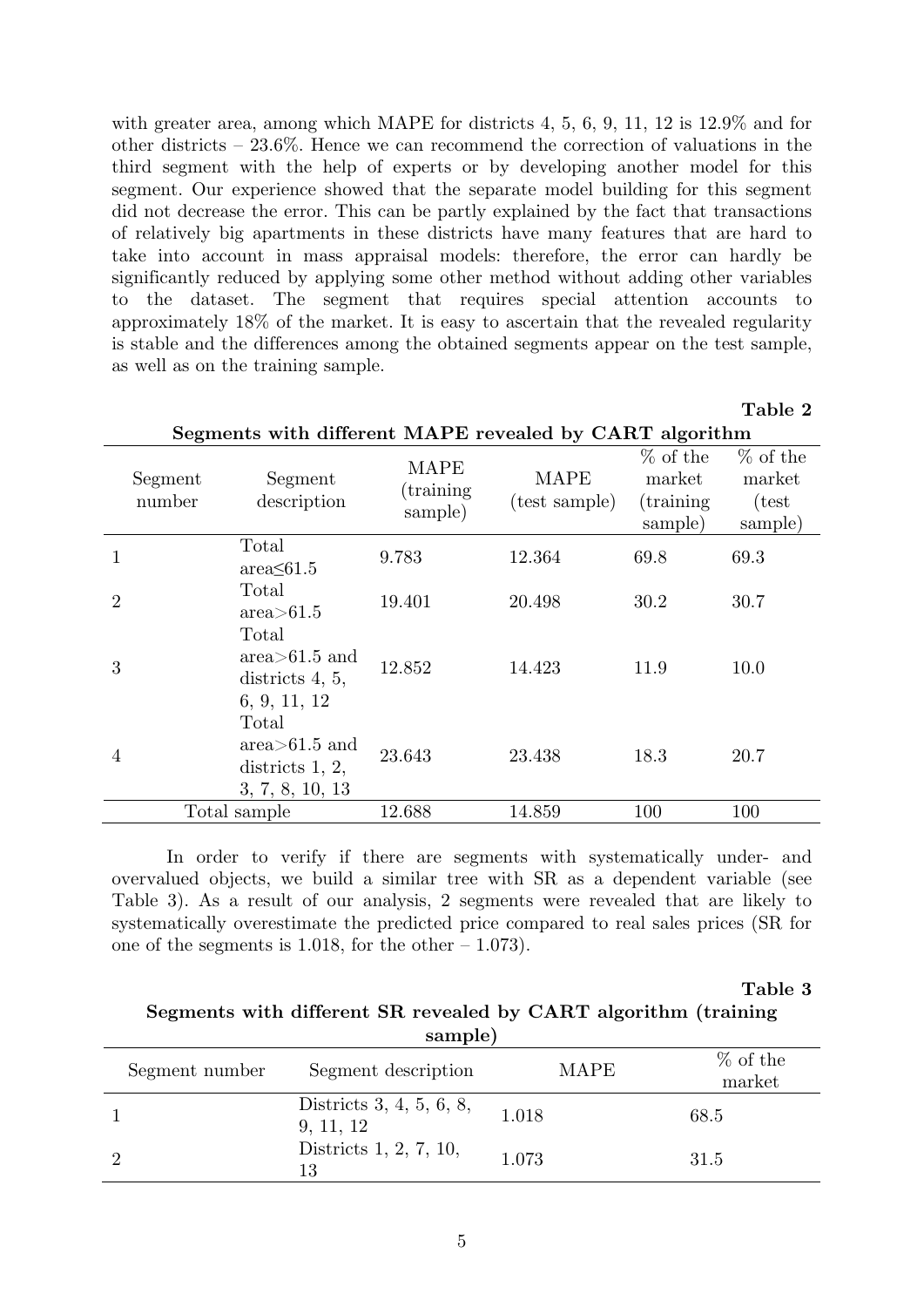|  | Total sample |                                                                         | 1.035 |  | 100 |  |  |
|--|--------------|-------------------------------------------------------------------------|-------|--|-----|--|--|
|  |              | We calculated bootstrap confidence intervals for the average SR in each |       |  |     |  |  |

segment (see Table 4).

# **Table 4**

| Confidence intervals for the average SR |                                           |                                                   |                                                         |  |  |
|-----------------------------------------|-------------------------------------------|---------------------------------------------------|---------------------------------------------------------|--|--|
| Segment                                 | Point<br>estimate of<br>the average<br>SR | Lower bound of the Upper bound of the<br>interval | average SR confidence average SR confidence<br>interval |  |  |
| $\mathbf{1}$                            | 1.018                                     | 1.011                                             | 1.025                                                   |  |  |
| $\overline{2}$                          | 1.073                                     | 1.055                                             | 1.088                                                   |  |  |

We use the lower and the upper bound of the confidence interval as well as the point estimate of the average SR as correction coefficients. If values predicted by Random forest are divided by the lower bound of the confidence interval in the corresponding segment, MAPE was 14.06% in the test sample (reduced by 0.80 percentage points); in the case of using the point estimate of the average SR as the correction coefficient, MAPE decreased to 13.98% (reduced by 0.88 percentage points); finally, when the upper bound of the confidence interval was used, MAPE decreased to 13.95% (reduced by 0.91 percentage points). Taking into account already relatively low error provided by the Random forest algorithm, the obtained improvements should be considered quite substantial. Meanwhile, we suppose that using lower bound of 95%-confidence interval is the most conservative and safe variant.

While the effectiveness of the proposed correction method requires further inquiry, the segmentational approach itself, which allows revealing problem segments, undoubtedly helps carry out substantially deeper diagnostics of automated appraisal systems in comparison with calculating just a few integral accuracy indicators for the whole sample of objects.

# **4. Conclusion and future research**

In our study we have proposed and applied the segmentational approach to the model accuracy diagnostics that, in contrast to a number of widely used integral indicators, allows not only to evaluate the overall quality of a model, but to pick out the market segments which differ the most in the average MAPE and to detect segments with systematically under- and overvalued predictions. The proposed approaches may be useful for various regression analysis applications, especially those with strong heteroscedasticity.

A deeper diagnostics using the proposed segmentational diagnostic approach has been conducted for the Random forest model built using Saint-Petersburg residential apartments dataset. The diagnostics showed that the pooled model based on all observations of the training sample gives an average error of less than 9.8% for apartments with area under 61.5 sq. meters, while MAPE is 19.4% for apartments with greater area, among which MAPE for districts 4, 5, 6, 9, 11, 12 is 12.9% and for other districts – 23.6%. Hence we can recommend the correction of valuations in the problem segment with the help of experts or by developing another model for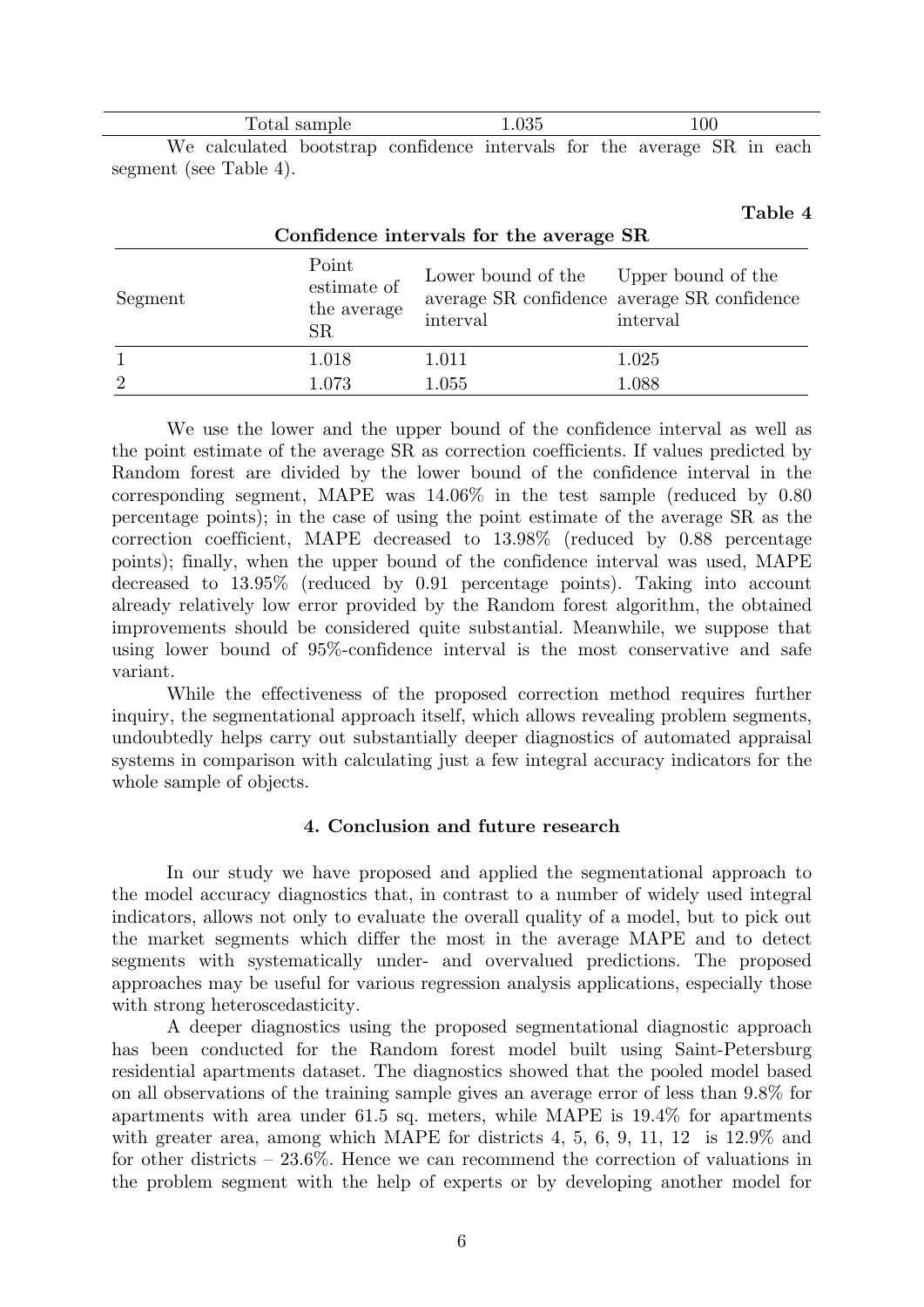this segment. The diagnostics of systematically under- and overestimated values and calculating bootstrap confidence intervals for the average SR in the segments revealed by the procedure allowed to implement the correction coefficients and reduce MAPE in the test sample by 0.80-0.91 percentage points depending on the choice of correction coefficient.

The use of correction coefficients for segments with systematically under- or overestimated predicted values of the dependent variable seems to be very promising, however it requires a deeper theoretical and empirical study of the entailed consequences. We also plan to study how building separate models for underperforming segments may help reduce prediction error.

# **References**

- 1. Bagnoli, C., & Smith, H. (1998). The theory of fuzzy logic and its application to real estate valuation. Journal of Real Estate Research, 16, 169–199.
- 2. Ball, M. J. (1973). Recent empirical work on the determinants of relative house prices. Urban Studies, 10, 213–233.
- 3. Curry, B., Morgan, P., & Silver, M. (2002). Neural networks and nonlinear statistical methods: An application to the modelling of price quality relationships. Computers & Operations Research, 29, 951–969.
- 4. Eckert, J. K. (1990). Property Appraisal and Assessment Administration. International Association of Assessing Officers, Chicago, IL.
- 5. Fan, G., Ong, Z. S. E., & Koh, H. C. (2006). Determinants of house price: A decision tree approach. Urban Studies, 43(12), 2301–2315.
- 6. Filho, C. M., & Bin, O. (2005). Estimation of hedonic price functions via additive nonparametric regression. Empirical Economics,  $30(1)$ , 93–114.
- 7. Ge, J. X., Runeson, G., & Lam, K. C. (2003). Forecasting Hong Kong housing prices: An artificial neural network approach. International Conference on Methodologies in Housing Research, Stockholm, Sweden.
- 8. International Association of Assessing Officers (2003). Standard on automated valuation models (AVMs). www.iaao.org. Approved September, 2003.
- 9. Kang, H.-B., & Reichert, A. K. (1991). An empirical analysis of hedonic regression and grid-adjustment techniques in real estate appraisal. AREUEA Journal, 19(1), 70–91.
- 10. Kauko, T. (2003). On current neural network applications involving spatial modelling of property prices. Journal of Housing and the Built Environment, 18(2), 159–181.
- 11. Kauko, T., Hooimeijer, P., & Hakfoort, J. (2002). Capturing housing market segmentation: An alternative approach based on neural network modeling. Housing Studies, 17(6), 875–894.
- 12. Kontrimas, V., & Verikas, A. (2010). The mass appraisal of the real estate by computational intelligence. Applied Soft Computing, In Press.
- 13. Laakso, S. (1997). Urban housing prices and the demand for housing characteristics. The Research Institute of the Finnish Economy (ETLA) A 27, Helsinki.
- 14. Lee, Y.-L., Yeh, K.-Y., & Hsu, K.-C. (2003). Fair evaluation of real estate value in urban area via fuzzy theory. 10th ERES Conference, Helsinki, Finland, 10–13 June.